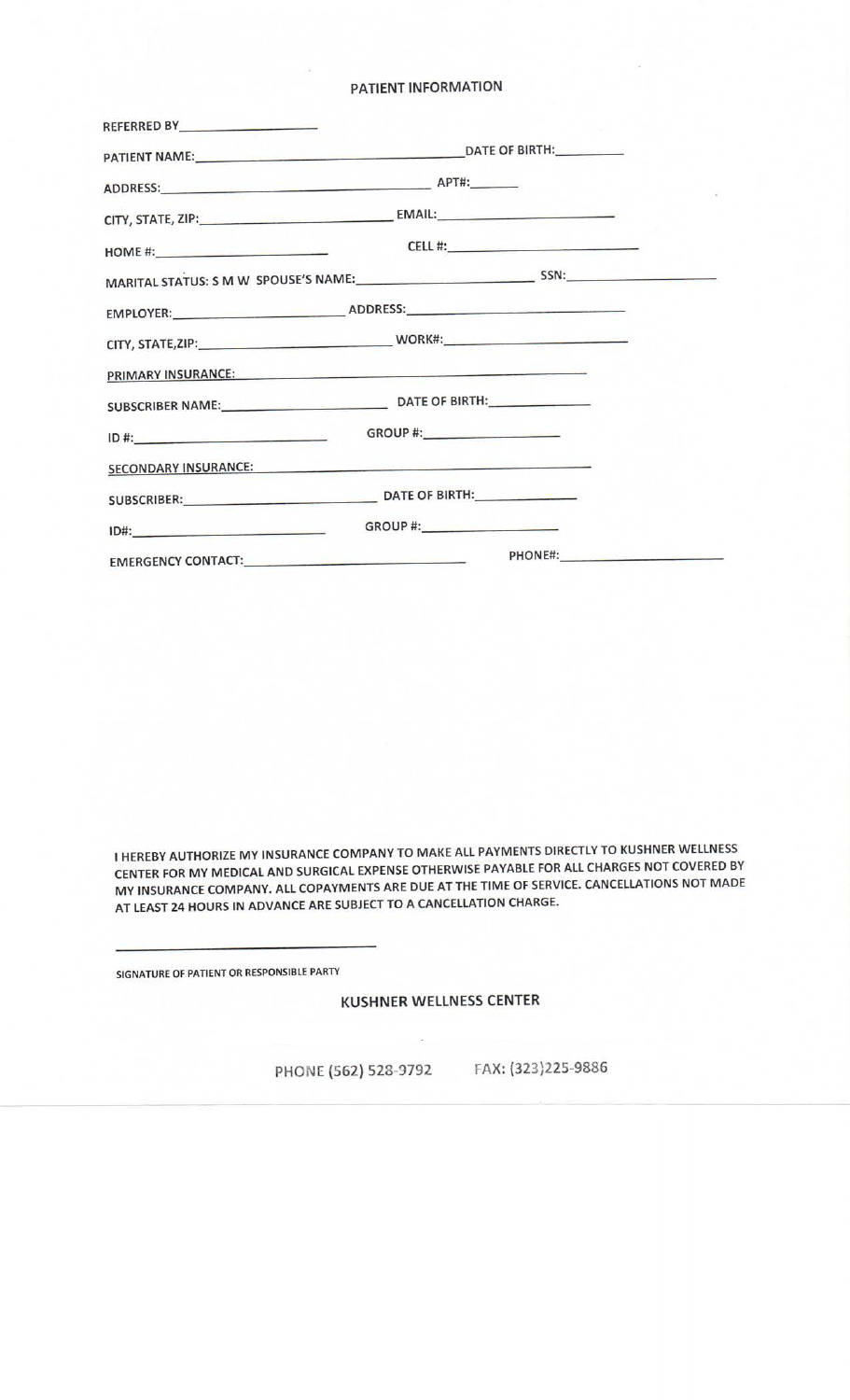# **PATIENT INFORMATION**

(All information is strictly confidential)

| Name:                                                                                                                                                                                                                                                                                                                                                                                                                                                                                                                                                                               | Date:<br>Age: |          |                                                                                                  |                                                                                                                                              |                                           |   |    |
|-------------------------------------------------------------------------------------------------------------------------------------------------------------------------------------------------------------------------------------------------------------------------------------------------------------------------------------------------------------------------------------------------------------------------------------------------------------------------------------------------------------------------------------------------------------------------------------|---------------|----------|--------------------------------------------------------------------------------------------------|----------------------------------------------------------------------------------------------------------------------------------------------|-------------------------------------------|---|----|
| Are there any specific medical concerns you would like to discuss today?                                                                                                                                                                                                                                                                                                                                                                                                                                                                                                            |               |          |                                                                                                  |                                                                                                                                              |                                           |   |    |
| PAST MEDICAL HISTORY                                                                                                                                                                                                                                                                                                                                                                                                                                                                                                                                                                |               |          |                                                                                                  |                                                                                                                                              |                                           |   |    |
|                                                                                                                                                                                                                                                                                                                                                                                                                                                                                                                                                                                     |               |          |                                                                                                  |                                                                                                                                              |                                           |   |    |
| Immunizations. Have you completed the following (circle: Y="Yes"; N="No"; ?="Don't Know")                                                                                                                                                                                                                                                                                                                                                                                                                                                                                           |               |          |                                                                                                  |                                                                                                                                              |                                           |   |    |
| Tetanus Shot within the past 10 years                                                                                                                                                                                                                                                                                                                                                                                                                                                                                                                                               |               | $Y$ $N?$ |                                                                                                  |                                                                                                                                              | Hepatitis A (series of 2 immunizations) Y |   | N? |
| Pneumovax (pneumonia vaccine)                                                                                                                                                                                                                                                                                                                                                                                                                                                                                                                                                       | Y             | N?       |                                                                                                  | Hepatitis B (series of 3 immunizations) $Y$<br>N?                                                                                            |                                           |   |    |
|                                                                                                                                                                                                                                                                                                                                                                                                                                                                                                                                                                                     |               |          |                                                                                                  |                                                                                                                                              |                                           |   |    |
| Infections. Have you ever had any of the following:                                                                                                                                                                                                                                                                                                                                                                                                                                                                                                                                 |               |          |                                                                                                  |                                                                                                                                              |                                           |   |    |
| Measles, Mumps, or Rubella Y N?                                                                                                                                                                                                                                                                                                                                                                                                                                                                                                                                                     |               |          |                                                                                                  |                                                                                                                                              |                                           |   | N? |
| Chickenpox, or the varicella vaccine to                                                                                                                                                                                                                                                                                                                                                                                                                                                                                                                                             |               |          |                                                                                                  |                                                                                                                                              | Tuberculosis, or positive PPD test Y      |   | N? |
|                                                                                                                                                                                                                                                                                                                                                                                                                                                                                                                                                                                     |               | N?       |                                                                                                  |                                                                                                                                              |                                           |   | N? |
|                                                                                                                                                                                                                                                                                                                                                                                                                                                                                                                                                                                     |               | N?       |                                                                                                  |                                                                                                                                              |                                           | Y | N? |
|                                                                                                                                                                                                                                                                                                                                                                                                                                                                                                                                                                                     |               | N?       |                                                                                                  |                                                                                                                                              |                                           |   |    |
| <b>Medical Conditions</b> Check $(\sqrt{ } )$ if you have recently (over the past year, or since your last physical exam with us) been<br>diagnosed with any of the following:<br>() Heart Disease (Coronary Artery Disease)<br>Congestive Heart Failure<br>$\left( \right)$<br>Stroke (Cerebrovascular Accident)<br>$\left( \right)$<br>Irregular Heartbeat (Arrhythmia)<br>$\left( \right)$<br>High Blood Pressure (Hypertension)<br>$\left( \right)$<br>High Cholesterol (Hyperlipidemia)<br>$\left(\right)$<br>Chest Pain for a different reason than above<br>$\left( \right)$ |               |          | $\left( \right)$<br>$\left( \right)$<br>$\left( \right)$<br>$\left( \right)$<br>$\left( \right)$ | Allergic Rhinitis (Hayfever)<br>Heartburn (Acid Reflux)<br>Ulcer Disease<br>Melanoma<br><b>Breast Cancer</b><br>Colon Cancer<br>Other Cancer |                                           |   |    |
| Asthma<br>$\left( \right)$                                                                                                                                                                                                                                                                                                                                                                                                                                                                                                                                                          |               |          | $\left( \right)$                                                                                 | <b>Blood Clotting Disorder</b>                                                                                                               |                                           |   |    |
| Emphysema or COPD<br>$\left(\right)$                                                                                                                                                                                                                                                                                                                                                                                                                                                                                                                                                |               |          |                                                                                                  | Kidney Disease or Kidney Stones                                                                                                              |                                           |   |    |
| Diabetes Mellitus<br>$\left( \right)$                                                                                                                                                                                                                                                                                                                                                                                                                                                                                                                                               |               |          |                                                                                                  | () Liver Disease                                                                                                                             |                                           |   |    |
| () Thyroid Disease                                                                                                                                                                                                                                                                                                                                                                                                                                                                                                                                                                  |               |          |                                                                                                  | () Seizures (Epilepsy)<br>Lupus, or any other Autoimmune Disease                                                                             |                                           |   |    |
| Arthritis<br>$\left(\right)$<br>and the state of the control of the control of the control of                                                                                                                                                                                                                                                                                                                                                                                                                                                                                       |               |          |                                                                                                  |                                                                                                                                              |                                           |   |    |
| Osteoporosis<br>$\bigcirc$                                                                                                                                                                                                                                                                                                                                                                                                                                                                                                                                                          |               |          |                                                                                                  |                                                                                                                                              | $() Other _______$                        |   |    |
| Anemia<br>$\bigcirc$                                                                                                                                                                                                                                                                                                                                                                                                                                                                                                                                                                |               |          |                                                                                                  |                                                                                                                                              | () Other                                  |   |    |
| Past hospitalizations. Please list previous hospitalizations and surgeries, as well as the approximate date (year) the<br>event occurred.                                                                                                                                                                                                                                                                                                                                                                                                                                           |               |          |                                                                                                  |                                                                                                                                              |                                           |   |    |
| Reason for Hospitalization<br>Year                                                                                                                                                                                                                                                                                                                                                                                                                                                                                                                                                  |               |          |                                                                                                  | Month/Year                                                                                                                                   | <b>Reason for Hospitalization</b>         |   |    |

| ASSINUOS AUS AAUU MATHAMMINAUS                               |  | $\mathbf{1}$                                                               | Tremoni toi troopitamaation |
|--------------------------------------------------------------|--|----------------------------------------------------------------------------|-----------------------------|
|                                                              |  |                                                                            |                             |
| Have you ever needed a blood transfusion? $Y \ N$ What year? |  |                                                                            |                             |
|                                                              |  | Have you ever been treated for: Fractures? $Y \ N$ If yes, where and when? |                             |
|                                                              |  | Head Injury? Y N If yes, when?                                             |                             |

**MEDICATIONS** List medications you are currently taking, along with dosage and frequency. Please include over the counter medications, vitamins, and herbal supplements if any are taken regularly.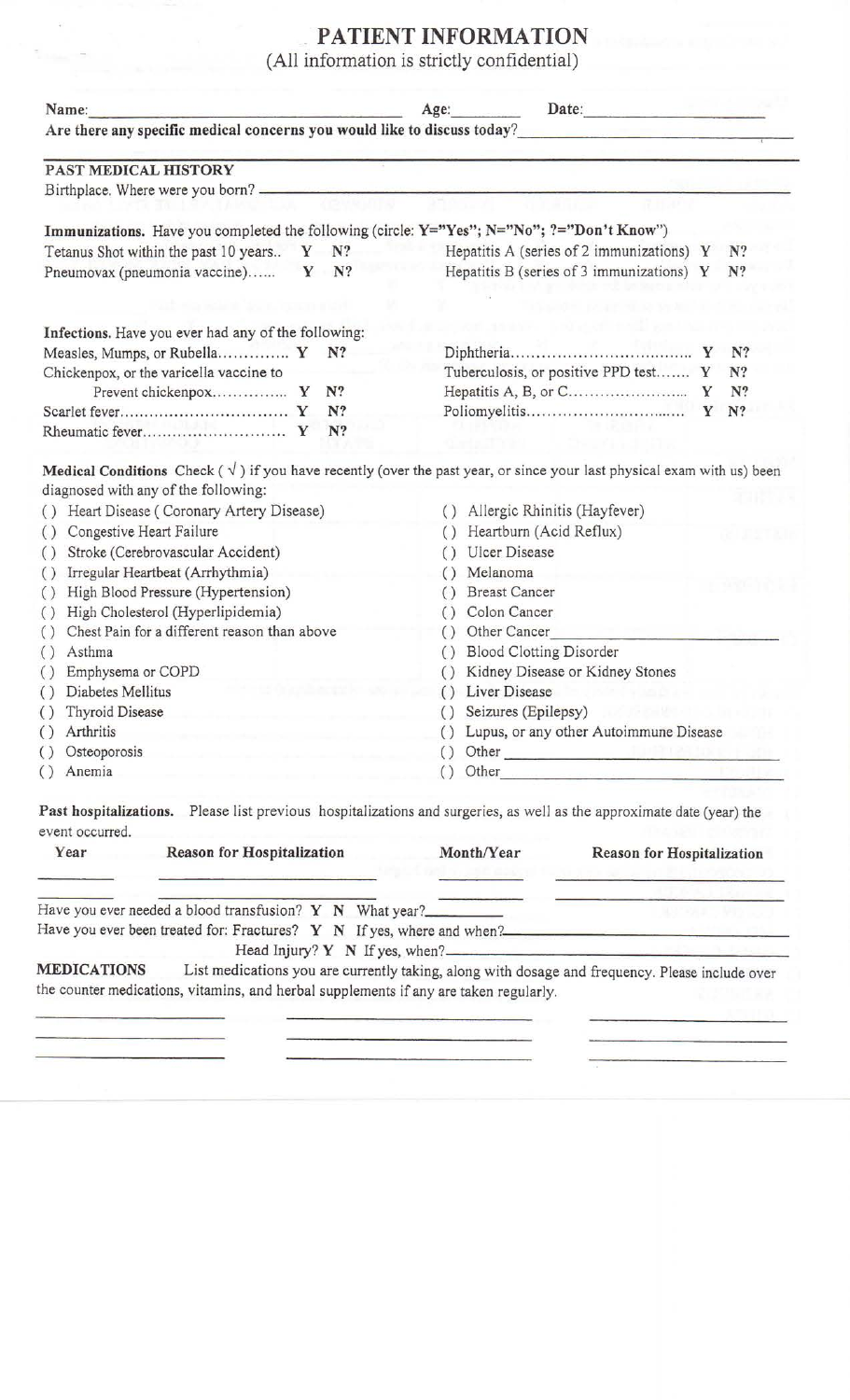| List any allergies to medications:                        |   |                |                                                                                                              |
|-----------------------------------------------------------|---|----------------|--------------------------------------------------------------------------------------------------------------|
| Allergies to Food:                                        |   |                |                                                                                                              |
| <b>SOCIAL HISTORY</b><br>SINGLE<br>Are you:<br>Occupation |   | <b>MARRIED</b> | ALTERNATIVE LIFE STYLE (circle)<br>WIDOWED<br><b>DIVORCE</b><br>Hours worked per day Number of days per week |
| Do you smoke cigarettes?                                  |   |                | Y N How many a day? For how many years?                                                                      |
| Do you drink alcohol?                                     | Y | N              | drinks per DAY WEEK MONTH YEAR<br>How much on average?                                                       |
| Have you ever been arrested for drinking and driving? Y   |   |                | N                                                                                                            |
| Do you drink coffee or caffeinated products?              |   |                | How many cups/ sodas per day?<br>Y N                                                                         |
|                                                           |   |                | N<br>Y<br>Have you ever used any illicit drugs (e.g., cocaine, marijuana, heroin, LSD, ecstacy, etc/) ?      |
|                                                           |   |                | Do you exercise regularly? Y N # of times a week Activity                                                    |
|                                                           |   |                | Are you on any special diet (e.g., low cholesterol, vegetarian, etc.,)?                                      |

## **FAMILY HISTORY**

|                                                                                                                                                         | $AGE(S)$ IF<br><b>STILL LIVING</b> | AGE(S) IF<br><b>DECEASED</b> | <b>CAUSE OF</b><br><b>DEATH</b> | <b>MAJOR MEDICAL</b><br><b>CONDITIONS</b>                                                                            |
|---------------------------------------------------------------------------------------------------------------------------------------------------------|------------------------------------|------------------------------|---------------------------------|----------------------------------------------------------------------------------------------------------------------|
| <b>MOTHER</b>                                                                                                                                           |                                    |                              |                                 |                                                                                                                      |
| <b>FATHER</b>                                                                                                                                           |                                    |                              |                                 |                                                                                                                      |
| SISTER (S)                                                                                                                                              |                                    |                              |                                 |                                                                                                                      |
| <b>BROTHER (S)</b>                                                                                                                                      |                                    |                              |                                 |                                                                                                                      |
| <b>CHILDREN</b>                                                                                                                                         |                                    |                              |                                 |                                                                                                                      |
| () HIGH BLOOD PRESSURE<br><b>HEART DISEASE</b><br>$\left( \right)$<br><b>HIGH CHOLESTEROL</b><br>$\left( \right)$<br><b>STROKES</b><br>$\left( \right)$ |                                    |                              |                                 | <u> 1980 - Jan Barbara de Santo de Artista de Artista de Artista de Artista de Artista de Artista de Artista de </u> |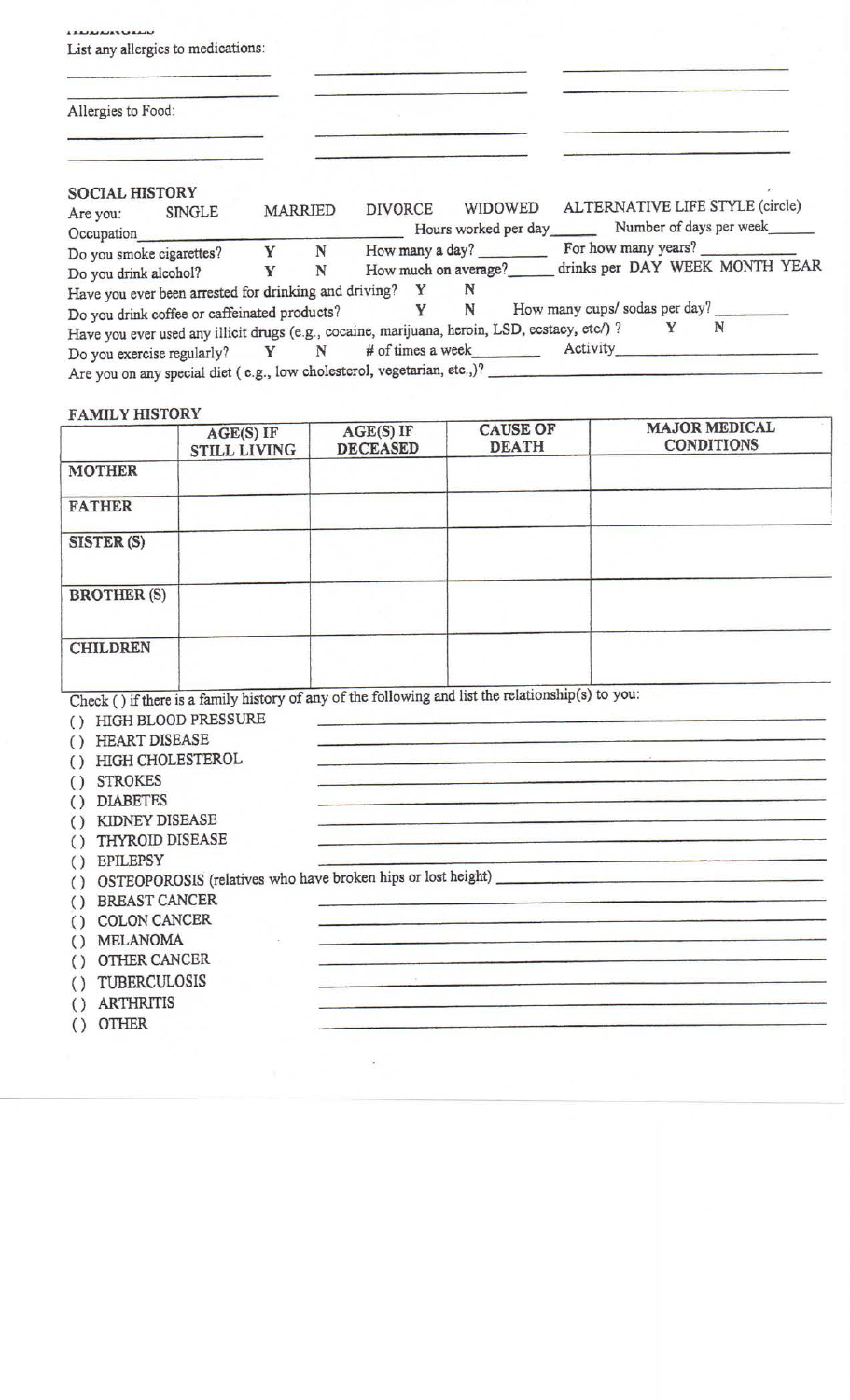## **REVIEW OR** SYSTEMS

# **\*\*EYES, EARS, NOSE, THROAT\*\***

- Y N I am hard of hearing.
- Y N I have constant noises in my ears
- Y N I often have a bad draining ear or earaches
- Y N I have had bad nosebleeds or a constantly runny nose at times
- Y N My vision is poor
- Y N I often see spots before my eyes
- Y N I have been totally or partially blind in the past
- Y N I suffer from frequent sore throats
- Y N I have had a goiter or thyroid disease in the past
- Y N I often feel a choking lump in my throat
- Y N I frequently suffer from heavy chest colds

#### **\*\*RESPIRATORY\*\***

- **Y** N I suffer from asthma
- Y N I am troubled by constant coughing
- Y N I have coughed up blood or pus in the past
- Y N I sometimes have severe soaking swears or fevers
- Y N I have a history of tuberculosis
- Y N I have had a chronic chest condition in the past
- Y N I often have pain in my chest when taking deep breaths
- Y N I am told I snore

#### **\* 'CARDIOVASCULAR\* \***

- Y N I have been told I have heart trouble in the past
- Y N I get chest pains
- Y N I have woken up in the night completely out of breath
- Y N I am often bothered by thumping of my heart or a racing heartbeat, or an irregular heartbeat
- Y N I have been told by my doctor that my blood pressure was too low
- Y N I have a history of congestive heart failure
- Y N I need to sleep on more than one pillow to feel comfortable
- Y N At times, I need to sit up to catch my breath
- Y N I often need to stop for breath when walking up stairs
- Y N I have been told by my doctor I have varicose veins
- Y N I suffer from frequent leg cramps when I walk

#### **\* 'GASTROINTESTINAL\* \***

- Y N I have had unexplained weight loss recently
- Y N My appetite is poor
- Y N I usually feel bloated after eating
- Y N I frequently suffer from indigestion, heartburn, or acid reflux symptoms (If answer is YES, was any testing doneY/N)
- Y N My doctor has told me I have a history of a stomach ulcer.
- Y N I usually pass a lot of gas by rectum
- Y N I frequently have problems with diarrhea
- Y N I frequently have problems with constipation
- Y N I suffer from frequent stomach or abdominal pain
- Y N I have vomited blood in the past
- Y N I have passed blood with my bowel movements in the past
- Y N I have had a black, sticky, tarry bowel movement in the past
- Y N I have had a white chalky-colored bowel movement in the past'
- Y N Recently, my bowel movement have changed in either pattern or consistency.
- Y N I have had my eyes and skin turn yellow in the past, or I have a history of hepatitis or exposure to hepatitis